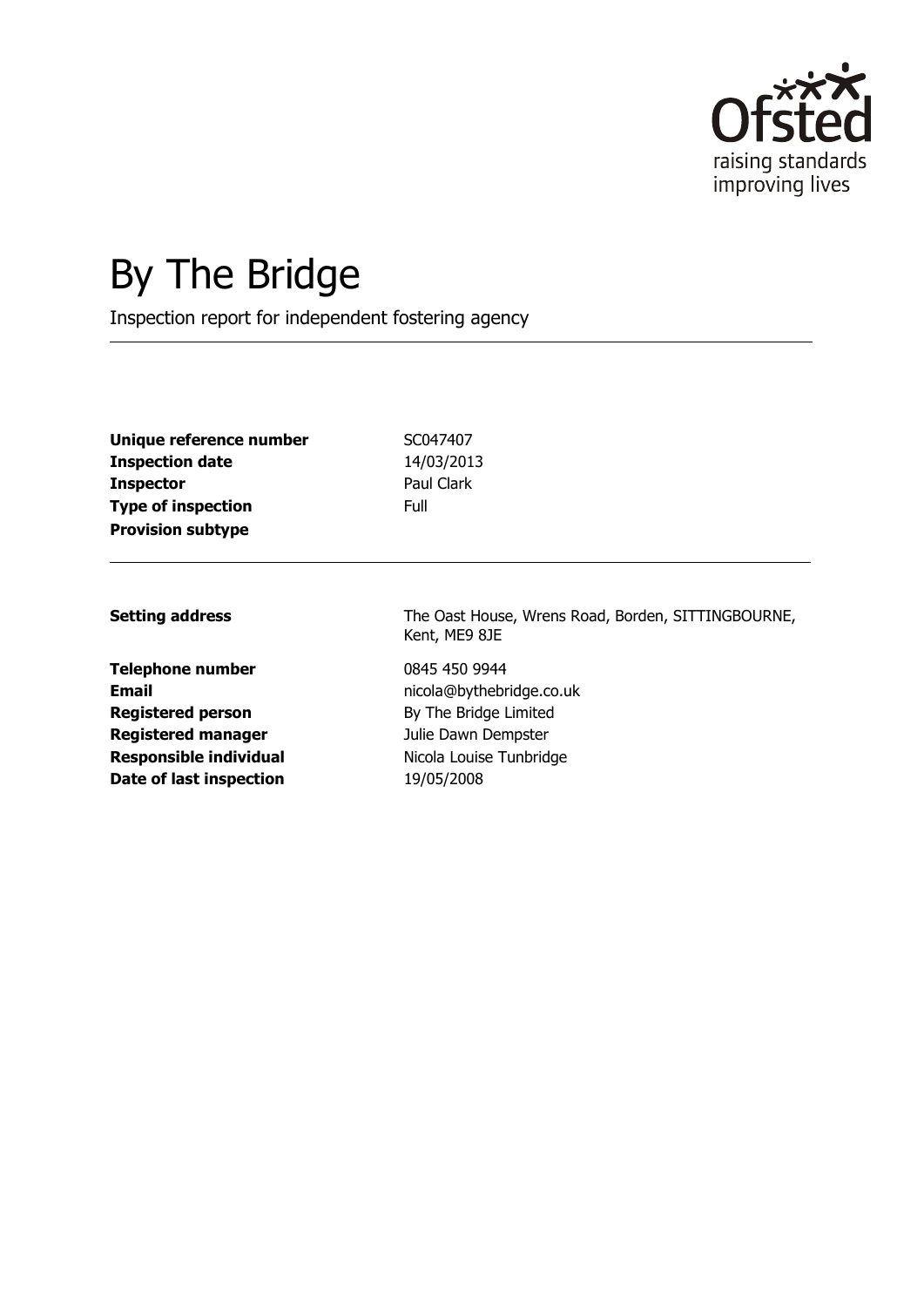© Crown copyright 2013

Website: www.ofsted.gov.uk

This document may be reproduced in whole or in part for non-commercial educational purposes, provided that the information quoted is reproduced without adaptation and the source and date of publication are stated.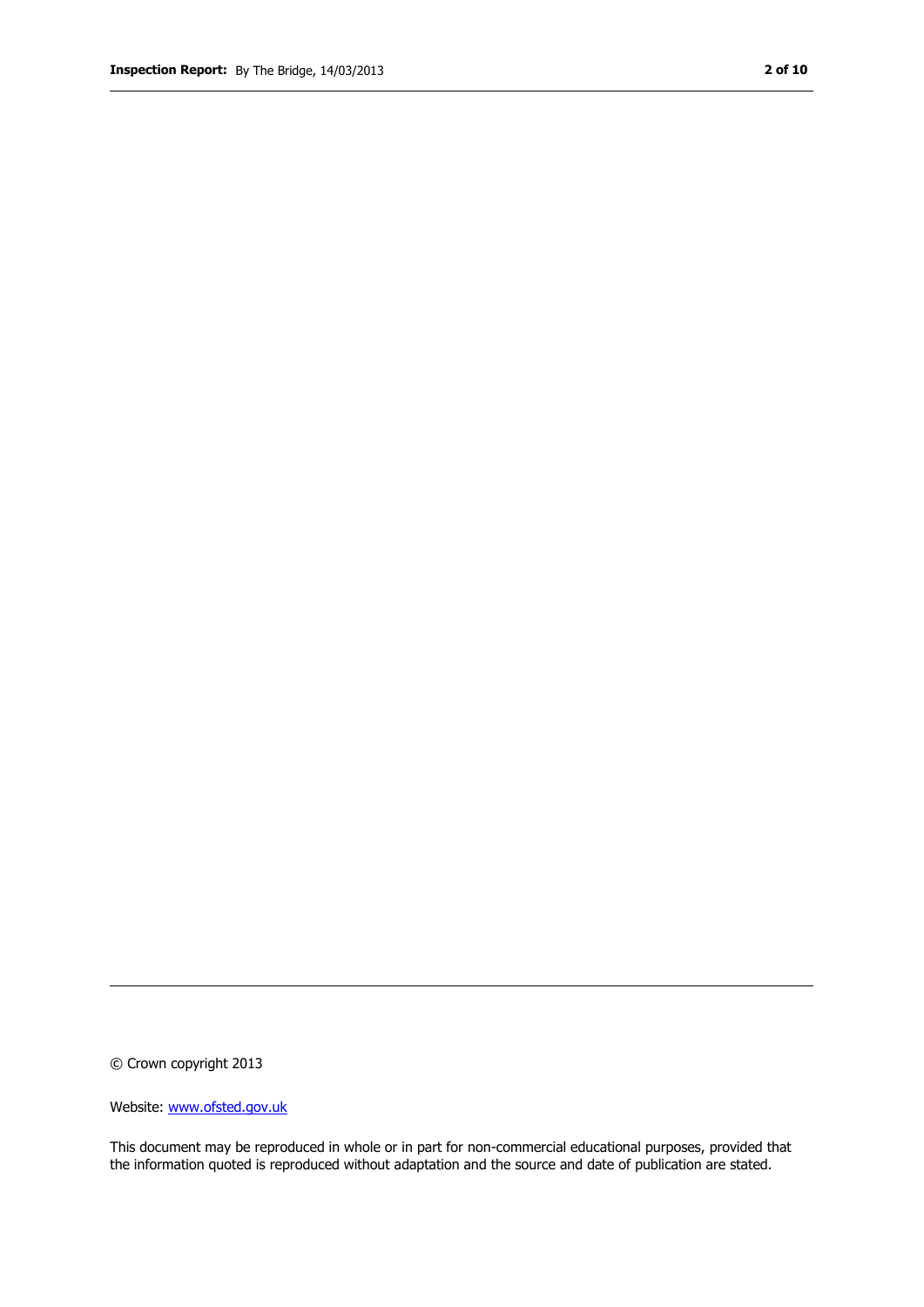## **Service information**

### **Brief description of the service**

By the Bridge is an independent fostering agency. It is a limited company run by a senior management team which reports to a board of directors. Its headquarters are based near Sittingbourne in Kent with separate offices in Kent, Billericay, Rugby and the Thames Valley. The organisation has a second registered, independent fostering agency based in the north-west of England.

The agency provides therapeutic services. A psychotherapist oversees the implementation of this work which underpins all elements of the fostering provision. The agency uses the descriptive 'foster parents' as opposed to 'foster carers' in keeping with its organisational therapeutic ethos. The agency require at least one of the 'foster parents' to undertake the professional 'parenting' role full time.

The agency provides short-term, long-term and emergencies placements, foster care for children with disabilities, parent and child placements, and placements for young people on remand. At the time of the inspection 356 young people were being accommodated in 246 fostering households.

#### **The inspection judgements and what they mean**

**Outstanding:** a service of exceptional quality that significantly exceeds minimum requirements **Good**: a service of high quality that exceeds minimum requirements **Adequate**: a service that only meets minimum requirements **Inadequate:** a service that does not meet minimum requirements

## **Overall effectiveness**

The overall effectiveness is judged to be **outstanding**.

This fostering service provides an outstanding level of care for the children and young people it accommodates. Placements are stable and children are happy and feel safe. This is achieved by the promotion of a therapeutic model of care understood by social workers and foster parents whose work is supervised and supported by an effective management team. Young people are able to maintain contact with their birth families where appropriate and are supported by the agency in doing so. Birth families are very appreciative of the service. Compared to looked after children generally, young people achieve well educationally with very few school exclusions. The service continually monitors the quality of its provision and is research active in improving both its own internal fostering service, and in promoting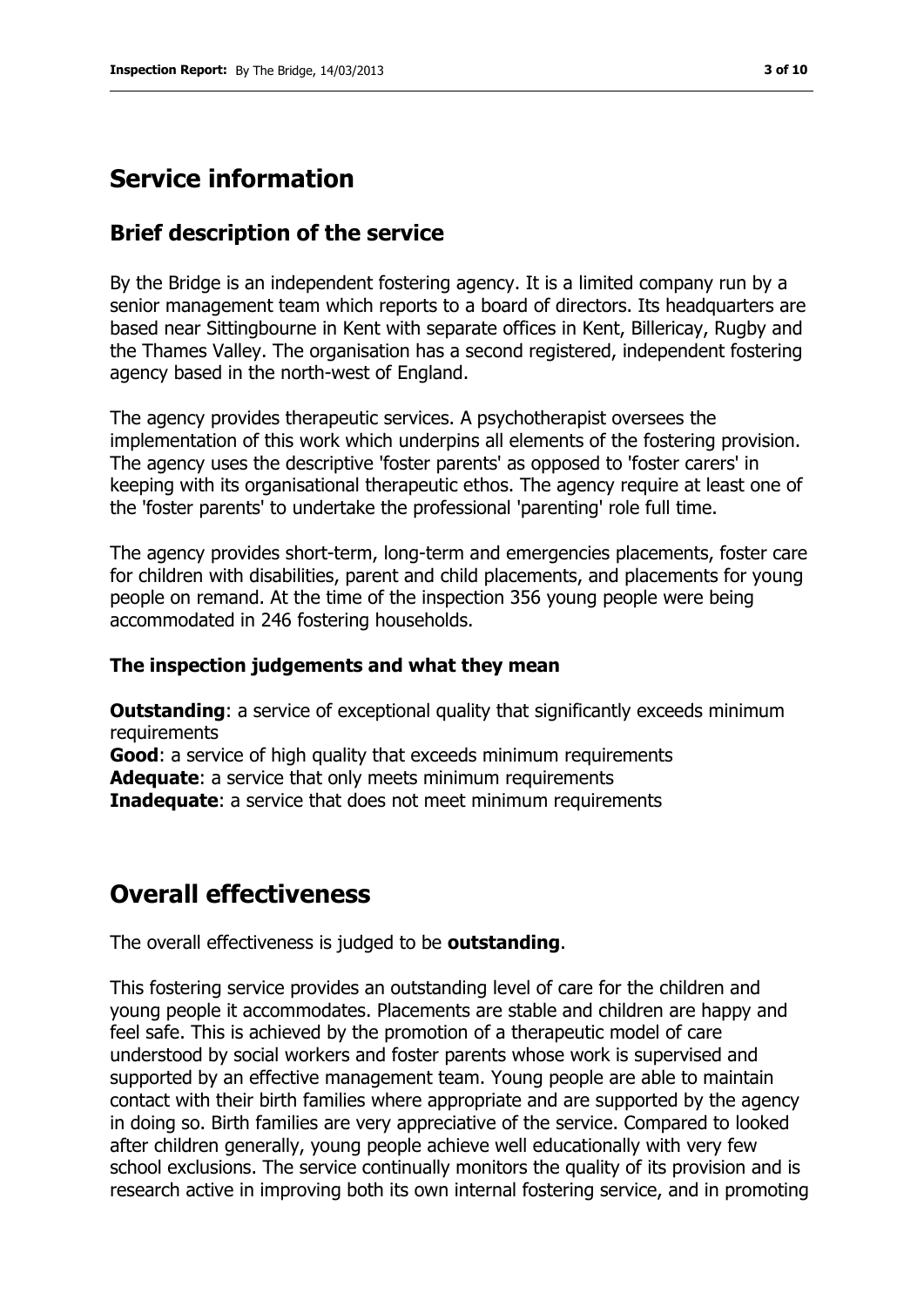the quality of fostering generally. The agency meets the regulations and national minimum standards.

#### **Outcomes for children and young people**

Outcomes for young people are **outstanding**.

Young people benefit from good placement stability. Children and young people very rarely experience unplanned endings to their placements. Although the agency currently has 356 young people placed there have only been three fostering placement breakdowns in the past 12 months. These were appropriately reviewed and the agency ensured that learning points arising from these reviews were applied to practice. Young people said that they feel secure with their foster families and that they are made to feel part of the larger fostering 'family' which the agency promotes. One element of this is the agency preference to use the term foster 'parent' and opposed to 'carer'. One young person commented, 'I really feel like I'm part of one big family. I feel happy where I am and wouldn't want to be anywhere else.'

Young people are encouraged to attend their care plan reviews. The agency ensures that there are good arrangements in place to ensure that all children and young people are able to actively participate in day–to-day and more complex decisions about their lives, including all aspects of their individual care planning. There are arrangements in place to consult children about their proposed placement and to ensure that the placement is of their choice. Children are given all the information they need about their proposed foster carers both verbally and in writing. Carers construct written and photographic personal profiles about themselves and their households, which help children in making decisions about their choice of placement. The agency has access to a translation service to convert profiles into different languages for those children whose first language is not English.

A referrals officer ensures that all young people and carers are appropriately matched. There is currently a good balance in the numbers of children placed from black and minority ethnic groups and the carers available from these groups. Young people say that their cultural and racial differences are respected. Carers show consideration and awareness of the religious and cultural beliefs of the young people in their care. Foster parents receive advice and guidance related to children's racial and cultural needs. Foster parents receive training in life story work and every young person placed with the agency works with foster parents to produce a 'Memory Box'. These working practices help to provide children and young people with knowledge, understanding and acceptance of their background.

Birth parents are generally invited to attend the initial and review meetings of care plans unless this is otherwise thought to be detrimental to children's well-being. Birth parents always receive a copy of the placement plan review meeting. The agency works well with birth parents and will assist with transport and contact arrangements. One birth parent commented: 'It is like having a friend looking after my daughter.'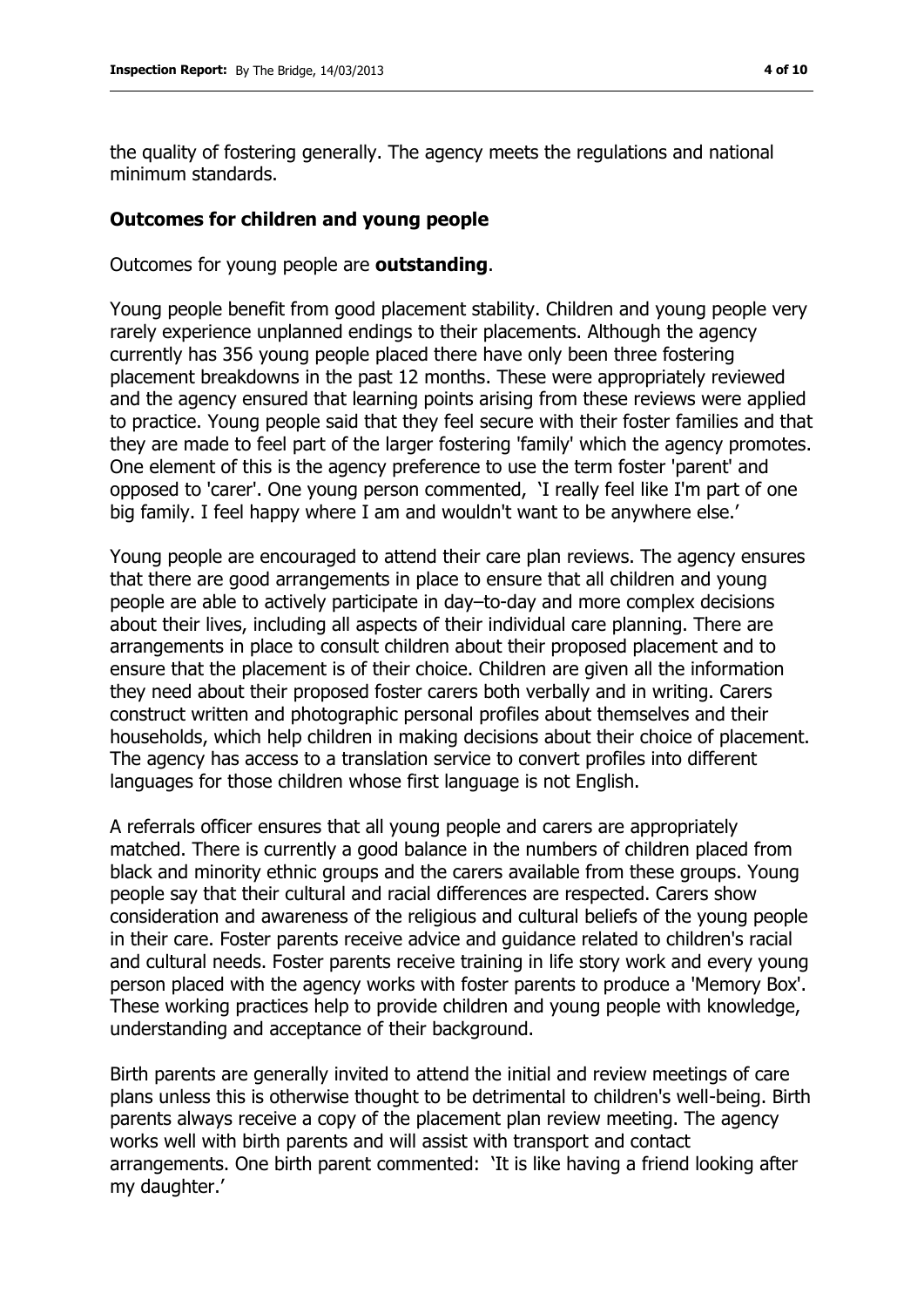Young people are aware that they have access to an advocacy service provided by their placing authority if they wish to have support with their involvement in care planning. They also knew that the agency also provides them with good avenues of support and representation while they are being looked after. The agency has developed a 'Get a Lifestyle' programme which provides children and young people with a high level of social support. This includes regular forum meetings for young people which are facilitated by regional Education Advisor and 'Get a Lifestyle' (EAGals) consultants who will also conduct individual work with young people, including preparation work for leaving care. The EAGals constructs a periodic newsletter for young people and there is also a website specifically for looked after children and this allows them to access a wealth of information and to communicate their views on all aspects of their care and support and provides them with another forum where they can contribute to the development of the service. This service helps young people to be actively engaged in all aspects of their care planning and in their own social development.

Young people receive an exceptional level of support with their educational progress. There are very few children excluded from mainstream school and in the past 12 months, young people placed within the agency have achieved higher grades overall than the national figures for looked after children. Several young people had achieved university places. Support is provided by a team of educational support advisors who will work with young people and foster parents to ensure that children will receive all of the educational support they require. The EAGals also provide young people with a range of social and personal development opportunities. This includes giving advice on smoking and drug cessation and maintaining good general and sexual health. Placing authorities conduct the initial medical examinations of young people and annual looked after children review medicals. An effective system ensures that all children are registered with a GP, dentist and optician and that all routine check-ups are up to date. Children are given their own health care record which lists all of their illnesses, accidents, inoculations and provides them personalised information on their health history. All of these resources contribute to young people enjoying good health and in taking responsibility for their own health.

Young people confirm that they receive a standard rate of pocket money and are also provided with a weekly savings amount which is saved on their behalf and which they receive on leaving the agency. An element of the fostering allowance paid to foster parents is used for young people's clothing requirements and there is also an initial clothing allowance paid at the time of placement. Young people of an appropriate age are able to make their own clothes choices. A sum is included in the fostering allowance to allow for celebration and birthday presents. Foster parents are also provided with an additional holiday allowance to ensure that children remain part of the family and young people confirm that they are taken on holiday with their carers. Young people confirmed they have experienced a wide range of social and leisure activities and weekend events while in their foster placements. Several young people spoken to were members of social or sporting clubs. These measures promote children's enjoyment, life experiences and help them to integrate into their local community and improve their self-confidence.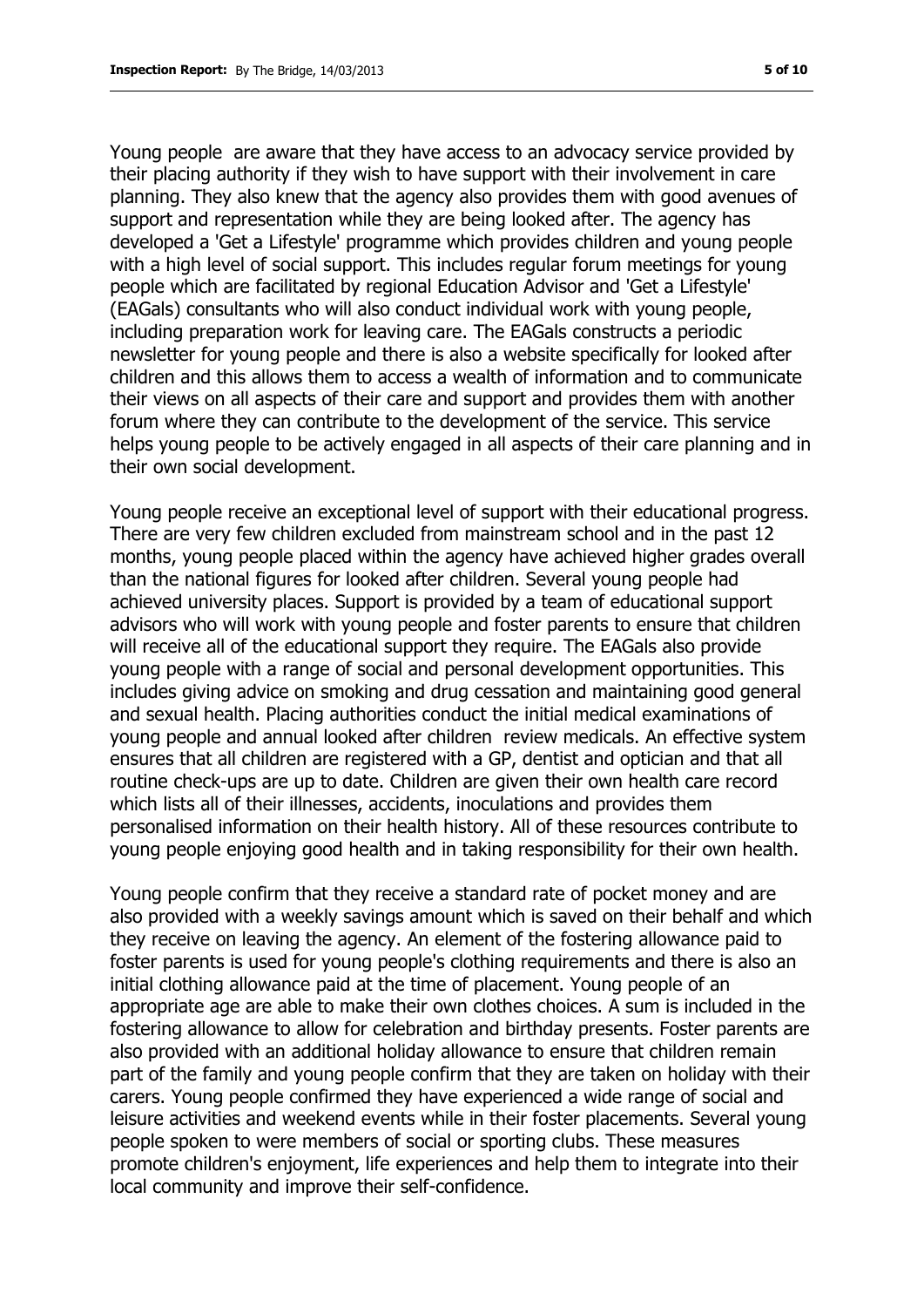#### **Quality of service**

The quality of the service is **outstanding**.

Foster parents are extremely well trained and prepared for the fostering task and are introduced at an early stage of recruitment to the therapeutic methodology which underpins the agency service provision. The agency mainly use external assessors to recruit, prepare and assess foster parents, although this work is also undertaken by some of the link workers within the agency. Young people are heavily involved in this process by making contributions to the selection process and the introductory information evenings and the preparation groups. One young person is currently being trained to participate as a member of the foster panel. Induction and on-going training for foster parents is extensive and allied to the therapeutic model employed. Foster parents are supervised to a high level by both monthly individual home visit supervision and monthly group supervision. The latter often using the agency psychotherapist to provide clinical supervision.

Carers come from a wide range of backgrounds and life experiences and includes single carers, same sex carers and carer couples. The agency requires at least one member of the fostering household to be a full-time foster parent. Foster parents' assessments are all completed well within timescales required by the standards. There is a designated manager who carries out the quality monitoring of assessments before they are presented to the fostering panel. This helps to ensure that the right people are approved and that placements will be secure and stable.

Foster parents undertake the Children's Workforce Development Council qualification immediately after approval and are encouraged by financial incentive to undertake the Certificate in Therapeutic Fostering Award. This has been developed by the agency and is accredited by a higher academic institution. Foster parents are also encouraged and supported to undertake an MA in Therapeutic Fostering, also developed by the agency and accredited by a higher academic institution. These extensive training and personal development opportunities give foster parents access to a range of further skills designed to promote a high level of care for fostered children and young people. Upon approval foster parents are provided with free membership of an organisation that gives them personal advice and guidance about fostering and this further enhances their knowledge and understanding of the fostering task.

There is a central list of fostering panel members in place in accordance with regulations. Panel members are well trained and supervised with an annual performance appraisal being undertaken. Minutes of panel meetings record clearly the detail of the discussions of issues raised by panel members and give evidence that there is due rigour in the considerations of foster carers' approval. Recommendations made to the agency decision maker are responded to in a timely manner.

#### **Safeguarding children and young people**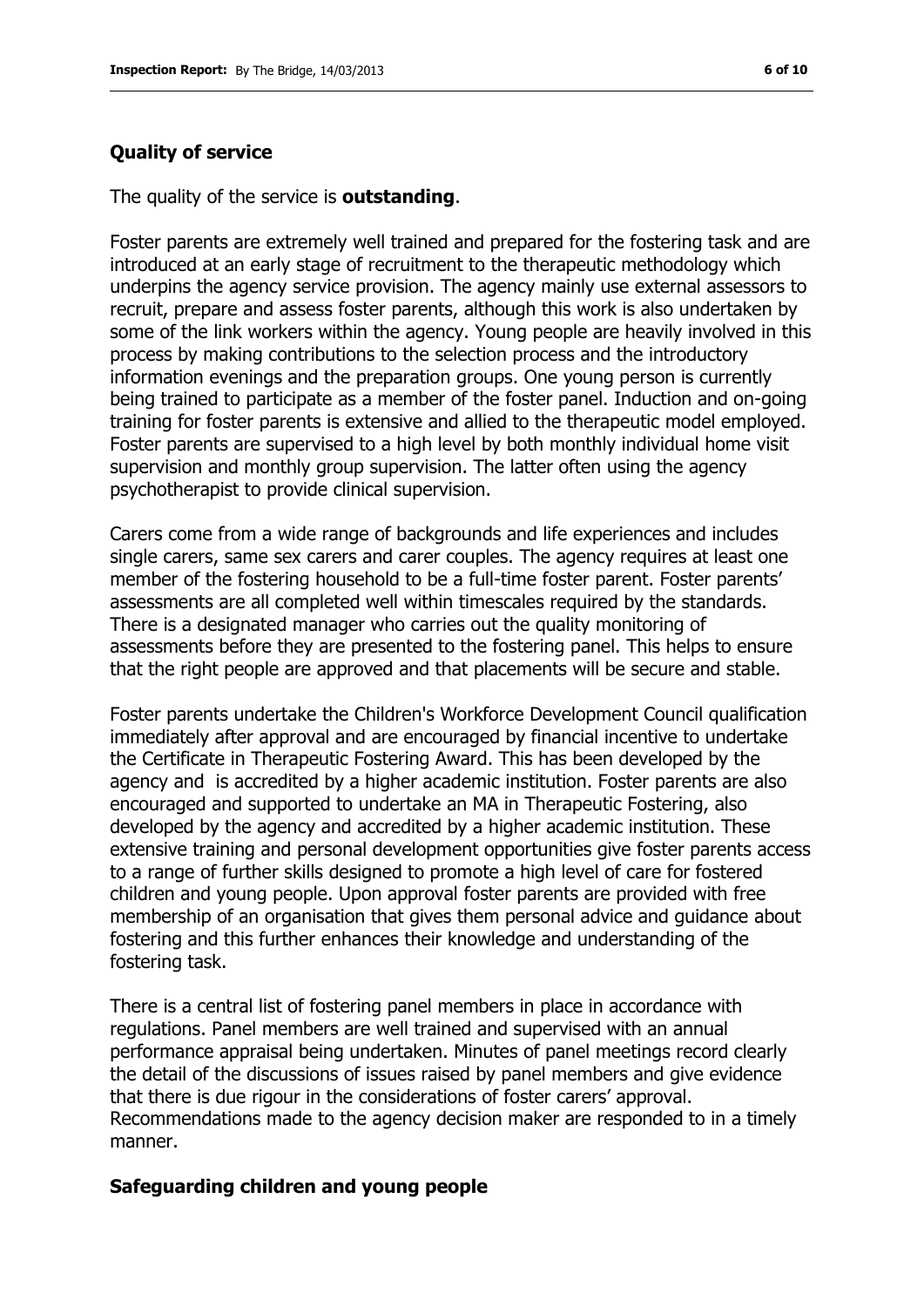The service is **outstanding** at keeping children and young people safe and feeling safe.

Staff are inducted and well trained in safeguarding children and this training is regularly updated. Senior managers of the organisation undertake higher level training commensurate with their responsibilities in this area. Young people comment that they feel safe and that if they are unhappy about any element of their care they know how to complain and how to talk to people to express any concerns. Many of them said that they would raise concerns with the EAGals who they meet on a regular basis. A clearly written complaints procedure is in place and children are provided with an information sheet which explains the process to be followed. Complaints are investigated and responded to within determined timescales. Two complaints have been received by the agency within the past 12 months. Both of these were properly addressed and appropriate actions taken.

A policy is in place to address any incidents of bullying experienced by looked after children and children are given information leaflets to advise them where they can go to get help in this regard. Children felt confident that any bullying incidents reported to the agency would be dealt with effectively. Young people can also access independent advocacy services provided by their placing authority.

Foster parents' receive a high level of training as part of their preparation and ongoing training which includes a focus on safeguarding, elements of safe caring and current child protection practice. This training is refreshed over time and takes place before and after approval. Foster parents also receive training on the effects of attachment and loss and birth trauma on children and this is also included on the Certificate of Therapeutic Fostering award which they can undertake. This ensures that carers have a clear understanding of the safeguarding procedures to be followed and the ways that they can support children who have been abused. Foster parents demonstrate a high awareness of current theoretical knowledge and the impact of abuse on a child's behaviour and development.

There are good systems in place to check that the care of young people is safe. Unannounced visits to foster carers' homes take place more than once a year and there is a system in place to record this. Children are always seen alone by placing social workers and asked if they feel safe in placement. Any concerns about foster carers' care practice which is identified by supervising social workers is shared with management and this can result in the reconsideration of carers' approval. No foster parents have been deregistered within the past 12 months because of concerns about their practice. Staff and carers' recruitment and vetting is thorough and organised to ensure that staff appointed and carers approved are vetted correctly and are aware of their responsibilities to keep looked after children safe. Staff and carers files are subject to periodic audit to ensure that vetting practice is kept up to date.

A clearly written 'Missing Child' policy is in place. The incidence of children or young people going missing is decreasing and the overall number is comparatively low. Foster parents are aware of their responsibilities to report children missing from their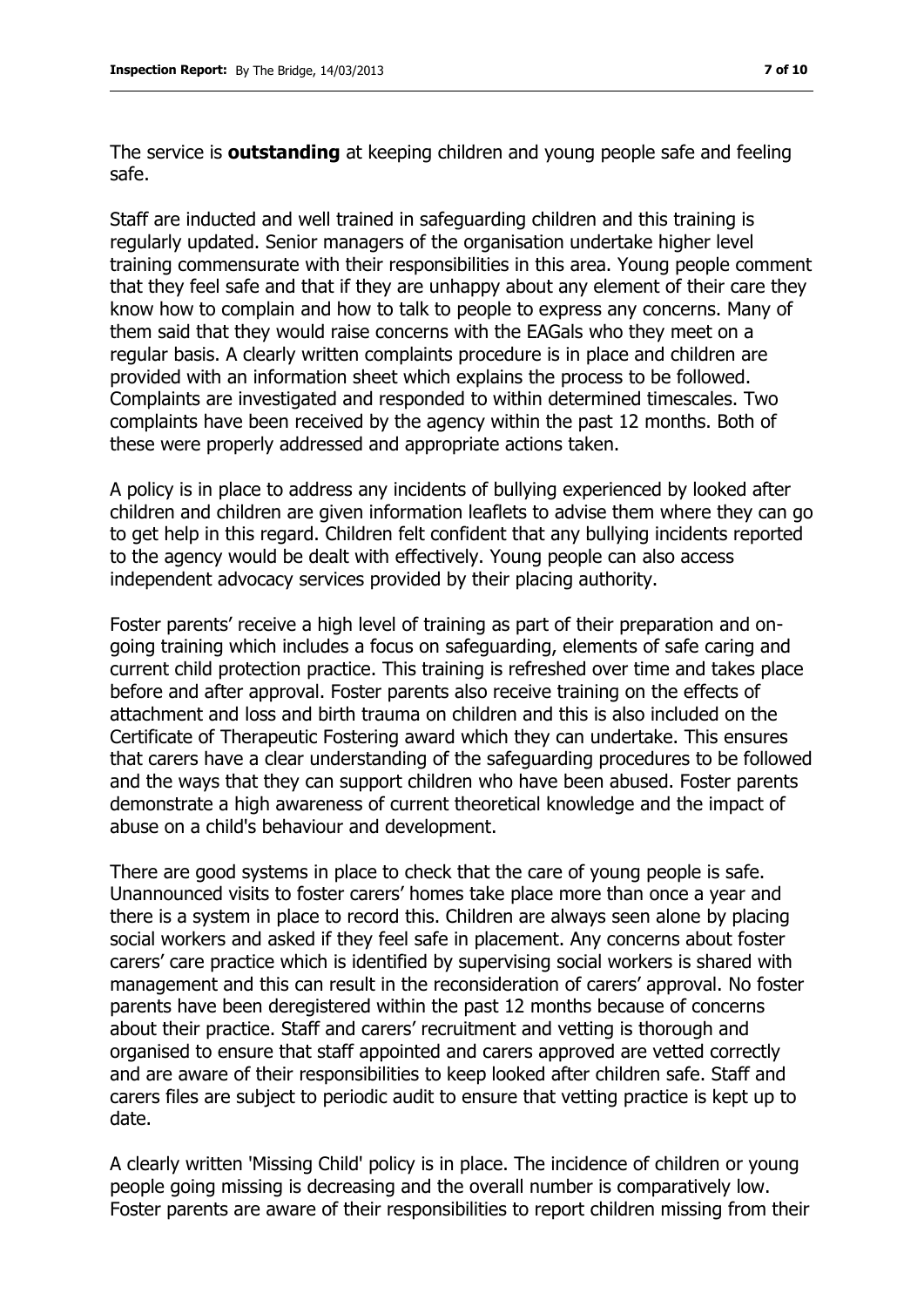care and the procedures to be followed should this occur. The service try to develop good collaborative relationships with local police in the areas where children are placed so that they will take seriously the safety of looked after children who go missing and will actively search for looked after children who have gone missing. The agency have developed a 'Missing Child Return Interview' and appointed members of staff conduct these interviews and gather relevant information for review, the findings of which have a direct impact on the development of the service.

#### **Leadership and management**

The leadership and management of the independent fostering agency are **outstanding**.

The performance and delivery of the fostering service is well monitored and is formally reported on to the board of directors at least every month. An annual panel report is also conducted and presented to the board. The agency produces an annual business development and improvement plan and revises their recruitment strategy annually. This extensive internal monitoring ensures that the level of care that fostered children receive within this agency is constantly being scrutinized and improved. There are clear action plans in place which identify areas of necessary service development. The agency also uses current theoretical research to direct practice and is research active. Research work has been undertaken with a number of academic institutions on various fostering related studies, all of which contribute to the exceptionally high standards of service which have been maintained over a number of years. The two recommendations made at the last inspection have been implemented to further improvement the service.

In order to help to make sure that fostered children's needs are properly attended and practice is professionally applied, social work staff in the fostering service are appointed with relevant knowledge and experience of fostering and are registered with the Health and Care Professions Council. Several social workers have a higher post qualifying award in child care work. There is an extensive induction process for new staff which acquaints them with the necessary core skills. Appraisals of social workers and managers competency take place at least annually. There is mandatory updated training for social work staff in safeguarding children.

Regular and frequent staff supervision takes place and there are fortnightly team meetings. Social workers have access to a good level of on-going training provided and are supported in undertaking higher social work qualifications. The manager of the service is a professionally qualified social worker who is registered with the Health and Care Professions Council and they have many years' experience in child care work, and they have an appropriate management qualification. On-going staff training and supervision ensures that children receive good quality care from carers whose work is supervised by skilled professionals.

Foster carers support group meetings and on-going training and information events are available and this further ensures that children are cared for by informed and professional carers who contribute to the development of the service. Managers of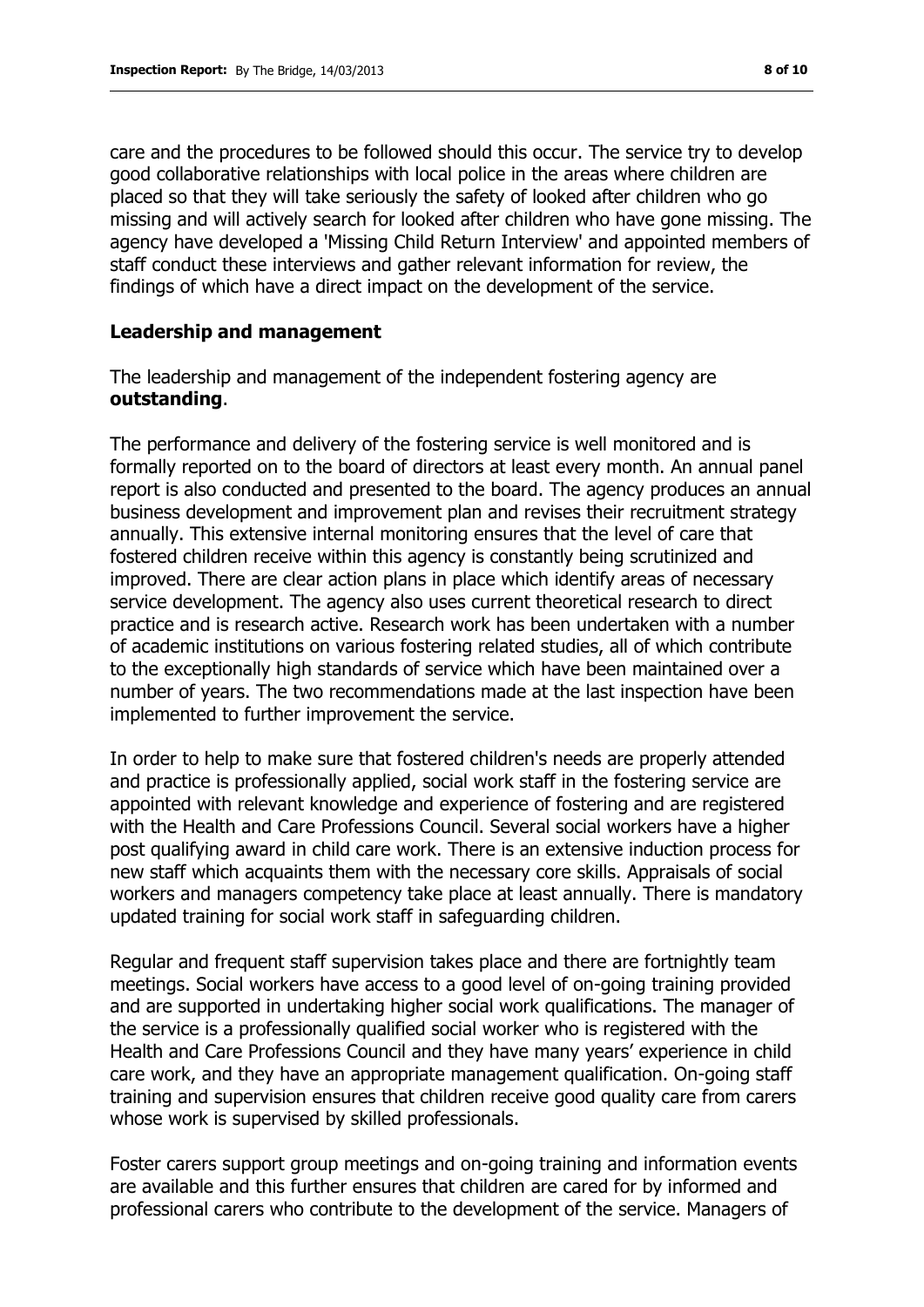the service have developed a working relationship with other agencies including the placing authorities, police, education and health services to ensure that there is a joint approach when assessing and meeting looked after children's needs.

The Statement of Purpose and children's guides are clearly written, frequently reviewed and describe the service aims and objectives. The children's guide is available in collective leaflet form and is also available in a form which makes it more accessible and inclusive for younger children. There are regular social events for young people, foster and birth parents which are enjoyed by all. These arrangements add to the 'sense of family' that the agency promote.